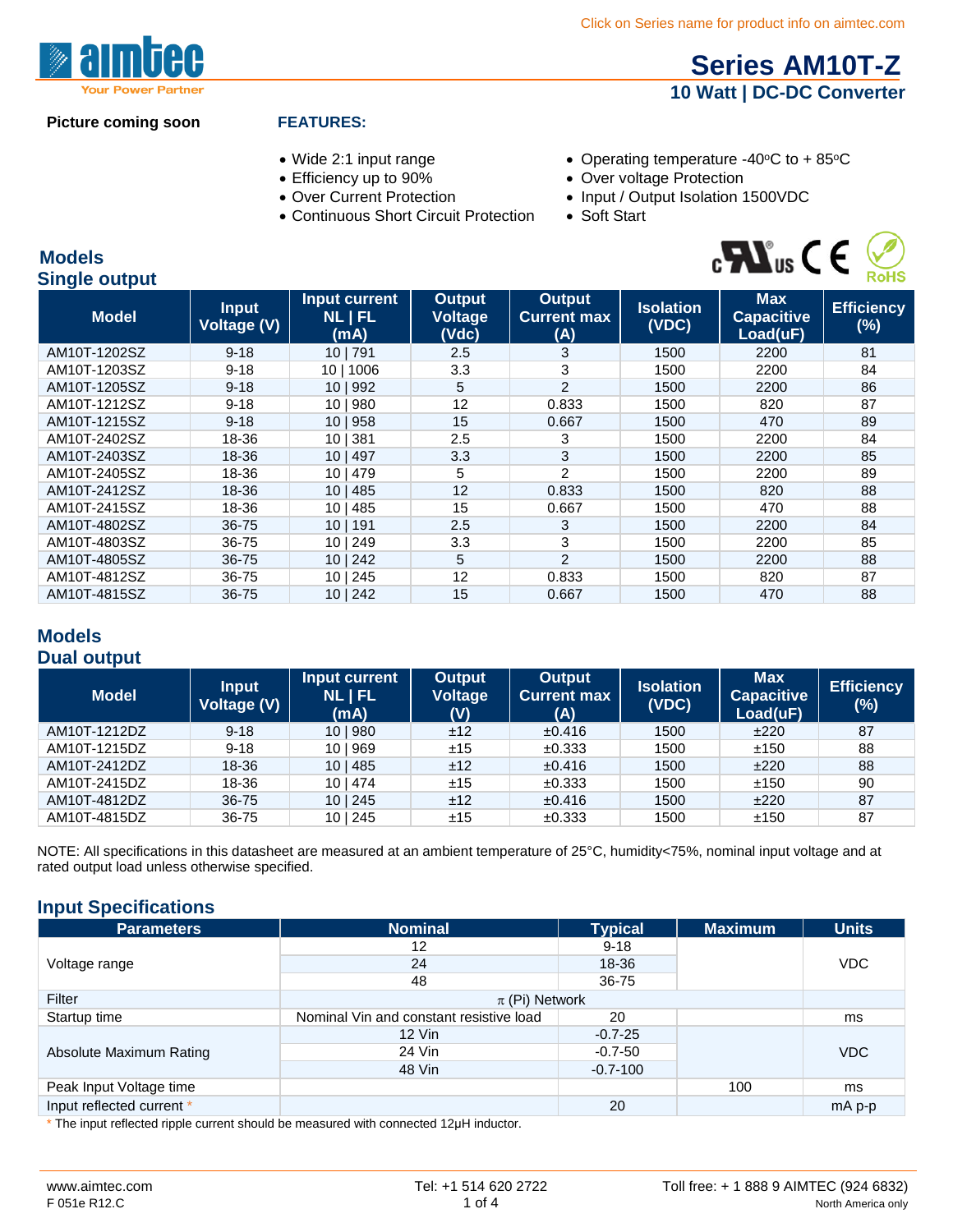

## **10 Watt | DC-DC Converter**

#### **Isolation Specifications**

| <b>Parameters</b>    | <b>Conditions</b> | Tvpical <b>'</b> | <b>Rated</b> | <b>Units</b> |
|----------------------|-------------------|------------------|--------------|--------------|
| Tested I/O voltage   | 60 sec            |                  | 1500         | <b>VDC</b>   |
| Case/ Input & Output | 60 sec            |                  | 1000         | <b>VDC</b>   |
| Resistance           |                   | >1000            |              | <b>MOhm</b>  |
| Capacitance          |                   | 1000             |              | рF           |

#### **Output Specifications**

| <b>Parameters</b>              | <b>Conditions</b>                                  | <b>Typical</b> | <b>Maximum</b> | <b>Units</b>  |  |
|--------------------------------|----------------------------------------------------|----------------|----------------|---------------|--|
| Voltage accuracy               |                                                    | ±1             |                | %             |  |
| Cross Regulation (Dual Output) | 25% -100% load on one output, 100% load on second  | ±5             |                | $\%$          |  |
| Over voltage protection        | Zener diode clamp                                  |                |                |               |  |
| Over current protection        | Full Load                                          | 150            |                | $\%$          |  |
| Short Circuit protection       | Continuous, hiccup                                 |                |                |               |  |
| Short circuit restart          | Auto recovery                                      |                |                |               |  |
| Line voltage regulation        | HL-LL                                              |                | ±0.5           | %             |  |
|                                | 0% Load to Full Load, Single 5V / 12V / 15V Output | ±0.5           |                | $\frac{9}{6}$ |  |
| Load voltage regulation        | 0% Load to Full Load, Other models                 | ±1.0           |                |               |  |
| Temperature coefficient        |                                                    | ±0.02          |                | $%$ /°C       |  |
| Ripple & Noise *               | 20MHz Bandwidth                                    |                | 75             | $mV$ p-p      |  |
| Mooning with $1\cdot E$ CC     |                                                    |                |                |               |  |

Measured with  $1\mu$ F CC.

#### **General Specifications**

| <b>Parameters</b>                  | <b>Conditions</b>                                       |    | <b>Typical</b> | <b>Maximum</b> | <b>Units</b> |
|------------------------------------|---------------------------------------------------------|----|----------------|----------------|--------------|
| Switching frequency                | 100% load                                               |    | 330            |                | <b>KHz</b>   |
| Operating temperature              | Full Load with derating above 60°C                      |    | $-40$ to $+85$ |                | °C           |
| Storage temperature                | $-40$ to $+125$                                         |    |                | °C             |              |
| Maximum case temperature           |                                                         |    |                | 100            | °C           |
| Derating                           | Above 60°C                                              |    | 2.5            |                | $%$ / $°C$   |
| Cooling                            | Free air convection                                     |    |                |                |              |
| Humidity                           |                                                         |    |                | 95             | % RH         |
| Case material                      | Nickel-coated Copper                                    |    |                |                |              |
| Potting material                   | UL94V-0 rated                                           |    |                |                |              |
| Weight                             | 17                                                      |    |                | g              |              |
| Dimensions $(L \times W \times H)$ | 1.25 x 0.80 x 0.40 inches 31.75 x 20.32 x 10.16 mm      |    |                |                |              |
| <b>MTBF</b>                        | $>1000000$ hrs (MIL-HDBK -217F, Ground Benign, t=+25.C) |    |                |                |              |
| Manual soldering temperature       | 1.5mm from case for 10 sec                              |    |                | 260            | °C           |
| Transient recovery time            | 200<br>25% load step (75%-50%-25%)                      |    |                |                | uS.          |
| Transient recovery deviation       | 25% load step (75%-50%-25%)                             | ±3 |                |                | %            |

### **Safety Specifications**

| <b>Parameters</b> |                                                                   |
|-------------------|-------------------------------------------------------------------|
| Agency approvals  | CE, UL                                                            |
|                   | EN55032 Class A, with recommended circuit                         |
|                   | IEC61000-4-2, Perf. Criteria A                                    |
|                   | IEC61000-4-3, Perf. Criteria A                                    |
| Standards         | IEC61000-4-4, Perf. Criteria A                                    |
|                   | IEC61000-4-5, Perf. Criteria A (external 220uF/100V cap required) |
|                   | IEC61000-4-6, Perf. Criteria A                                    |
|                   | IEC61000-4-8. Perf. Criteria A                                    |
|                   | IEC/EN/UL 60950-1:2001 & IEC/EN/UL 62368-1                        |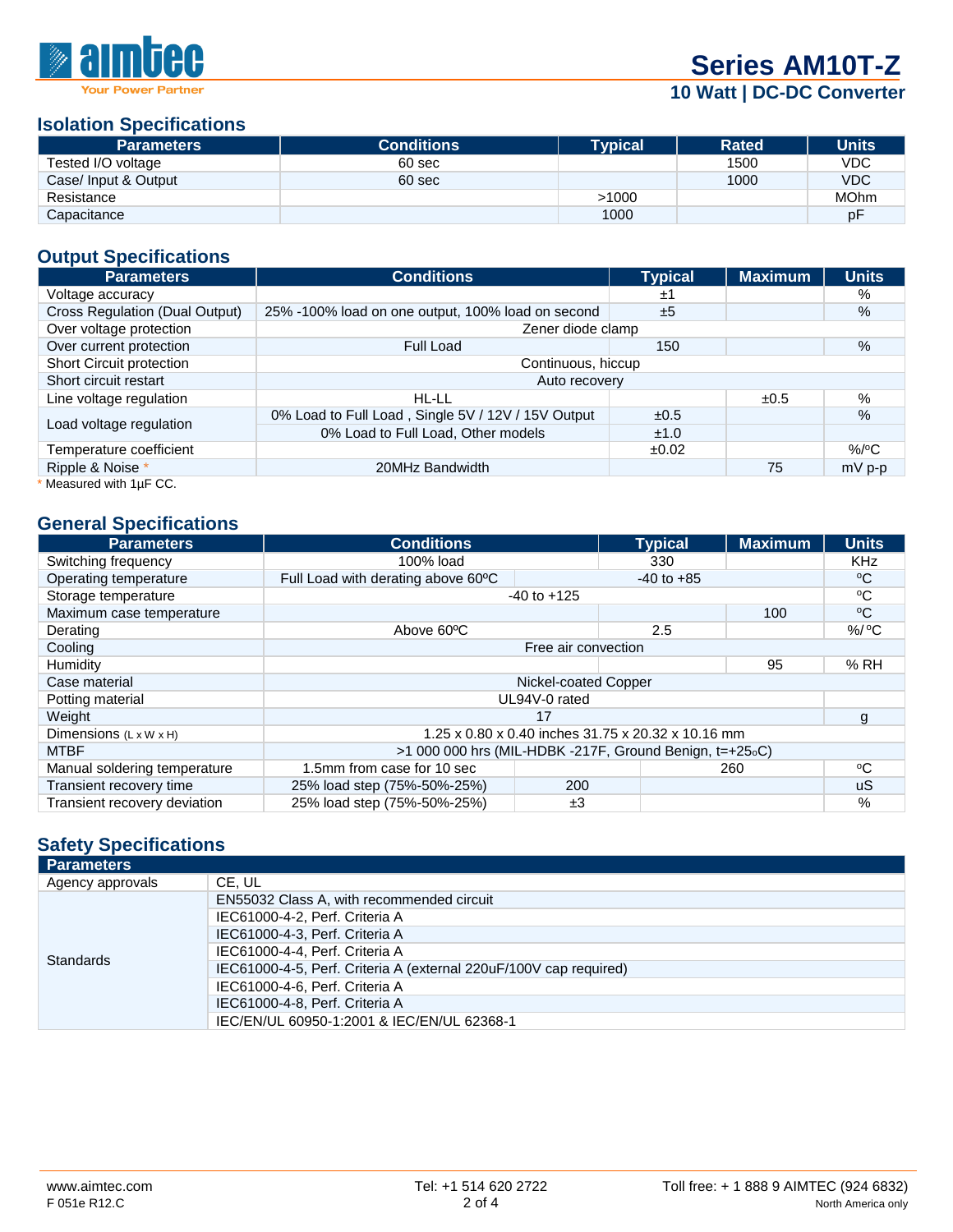

## **[Series AM10T-Z](http://www.aimtec.com/am10t-z) 10 Watt | DC-DC Converter**

### **Pin Out Specifications Dimensions**

| Pin            | <b>Single</b> | <b>Dual</b> |
|----------------|---------------|-------------|
| $\overline{2}$ | -V Input      | -V Input    |
| 3              | -V Input      | -V Input    |
| 9              | No pin        | Common      |
| 11             | N.C.          | -V Output   |
| 14             | +V Output     | + V Output  |
| 16             | -V Output     | Common      |
| 22             | +V Input      | +V Input    |
| 23             | $+V$ Input    | $+V$ Input  |





All dimensions are typical: millimeters (inches) Pin Diameter: 0.50 ± 0.05 (0.02 ± 0.002) Pin Pitch Tolerance: ± 0.35 (±0.014) Case Tolerence:  $\pm$  0.5 ( $\pm$ 0.02)

## **Derating**



### **Test Circuits**



**NOTE: 1.** Datasheets are updated as needed and as such, specifications are subject to change without notice. Once printed or downloaded, datasheets are no longer controlled by Aimtec; refer to www.aimtec.com for the most current product specifications. **2.** Product labels shown, including safety agency certifications on labels, may vary based on the date manufactured. **3.** Mechanical drawings and specifications are for reference only. **4.** All specifications are measured at an ambient temperature of 25°C, humidity<75%, nominal input voltage and at rated output load unless otherwise specified. **5.** Aimtec may not have conducted destructive testing or chemical analysis on all internal components and chemicals at the time of publishing this document. CAS numbers and other limited information are considered proprietary and may not be available for release. **6.** This